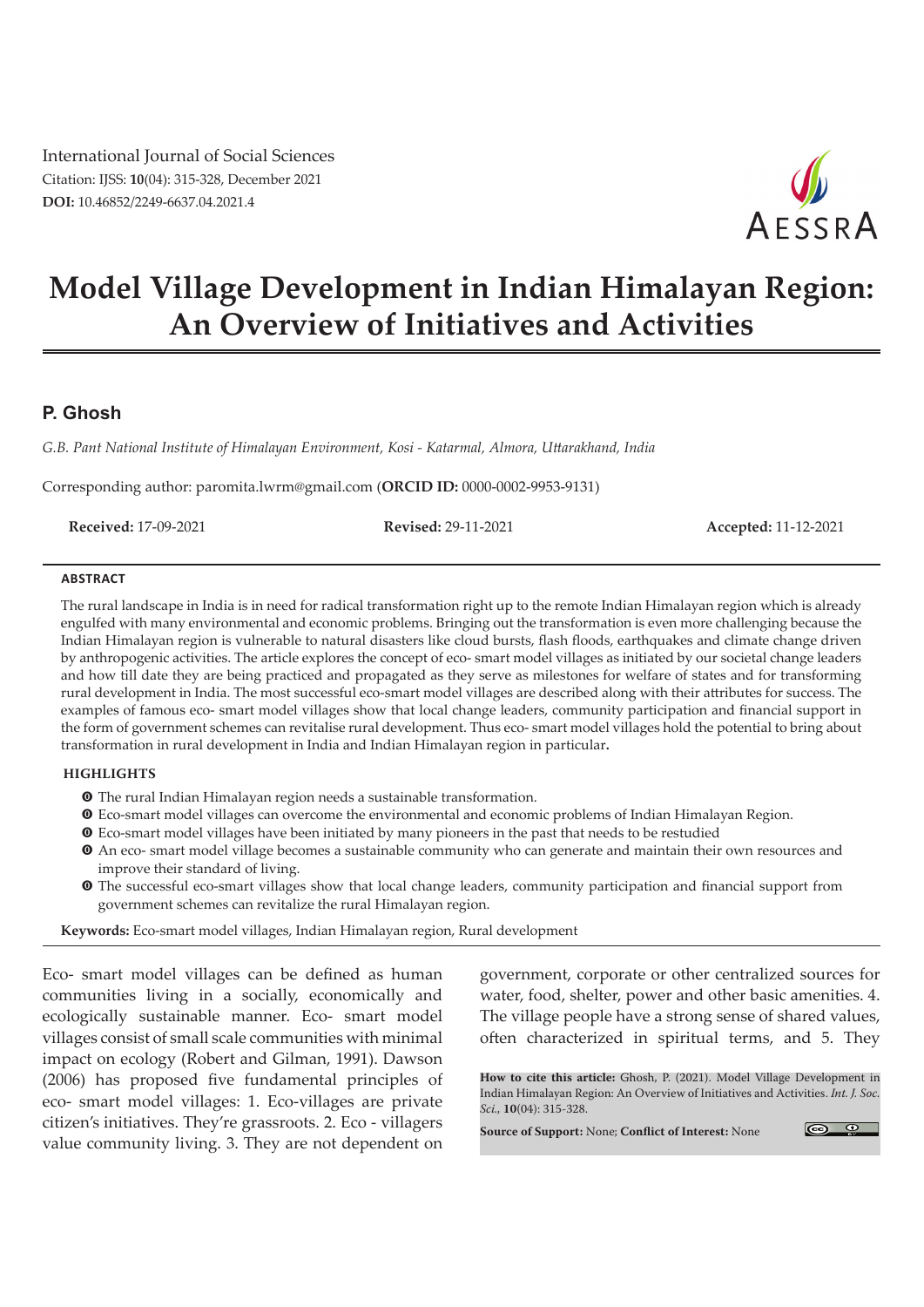

serve as research and demonstration sites and offer educational experience to others. The Global Network of Eco-villages defines eco-villages as "an intentional or traditional community using local participatory processes to holistically integrate ecological, economic, social and cultural dimensions of sustainability in order to regenerate social and natural environments" (www. ecovillage.org).

#### **Historical evidences of eco-smart model villages**

Villages are the fundamental units of modern human civilization. The oldest record of concept of model villages in India dates back to the Gupta period (300- 550BC) where villages were self sufficient units (Paliwal, 2005; Eraly, 2011). Foreign invasion by Mongols, Mughals the British and others led to the downfall of these self sufficient units. Post independence *The Father of the Nation,* Mahatma Gandhi envisaged *Gram Swaraj* as model of villages in which he envisioned that all Indian villages will be complete republic, independent of its neighbours for important resources, yet dependent and beautifully interwoven in many aspects of culture and social requirement. Gandhi ji wanted that all villagers should grow their own crops, and cotton for cloth. Cash crops be cultivated in extra land available. They should have their own cattle. Every village should have recreation and playground for adults and children. They should have their own theatre, school and public hall. Every village should have water reserve and potable drinking water supply (Gandhi, 1942). He also observed "If the village perishes India will perish too". He established "Wardha village (*Sevagram*). He envisaged every village should be self reliant in terms of food, clothing, water, sanitation, housing, education and have a good governance. Equity and social justice promoting human, spiritual ethical and social values.

Earlier India's first Nobel Laureate Rabindranath Tagore had established "*Sriniketan*"or *Shanti Niketan* in West Bengal. He established the Rural Reconstruction Institute in 1921 and with the help of a sociologist Elmhirst tried to build a model village in a cluster of eight villages to inspire the others to follow suit. The Institute's main objectives were to increase the knowledge of local people in establishing cottage industry, follow new technology,

promote dairy farming, build cooperation, rural leadership and establish training and demonstration centres. The Rural reconstruction institute also helped the villagers in establishing health centre and education centres and form team of village scouts (*Brati Balika*). A chronological description of efforts of establishing ecosmart model villages in India by visionaries and later the State and Central Government in India is presented in Table 1.

#### *Recognized eco-smart villages of India*

Indian villages are endowed with bio- resources to make them prosper. The National Network on Biovillages and Community Banking was launched by the M.S. Swaminathan Research Foundation to replicate successful examples of poverty alleviation and natural resource conservation across India. Some of the most talked about list of eco- smart model villages who have actually walked the talk and demonstrated what community can do for a better tomorrow is presented in Table 2.

*Traditional village vs eco-village:* The traditional village does not share resources more or less equally, It does not provide common spaces for all particularly women and children to be together without being saddled with traditional role patterns. The traditional village is based on caste or class division and may not agree on environmental actions which is the main guideline for a eco- smart village. In traditional villages the people aspire to be more like their urban counterpart and improve their economic standard but eco-smart villages are more concerned to reduce their ecological footprint. Eco-smart model village communities need to have a broader vision to include all and strive to create equal opportunity for all and have greater solidarity with ecological living in wholesome manner.

#### **An overview of concept of eco-smart model villages**

Village is defined as a settlement found in rural setting which is larger than a hamlet and smaller than a town. India has 6, 48, 867 villages (Census , 2011). In India more than 75% of its total population live in villages (Census of India 2011). The Father of the Nation, Mahatma Gandhi said "India lives in its villages". The census defines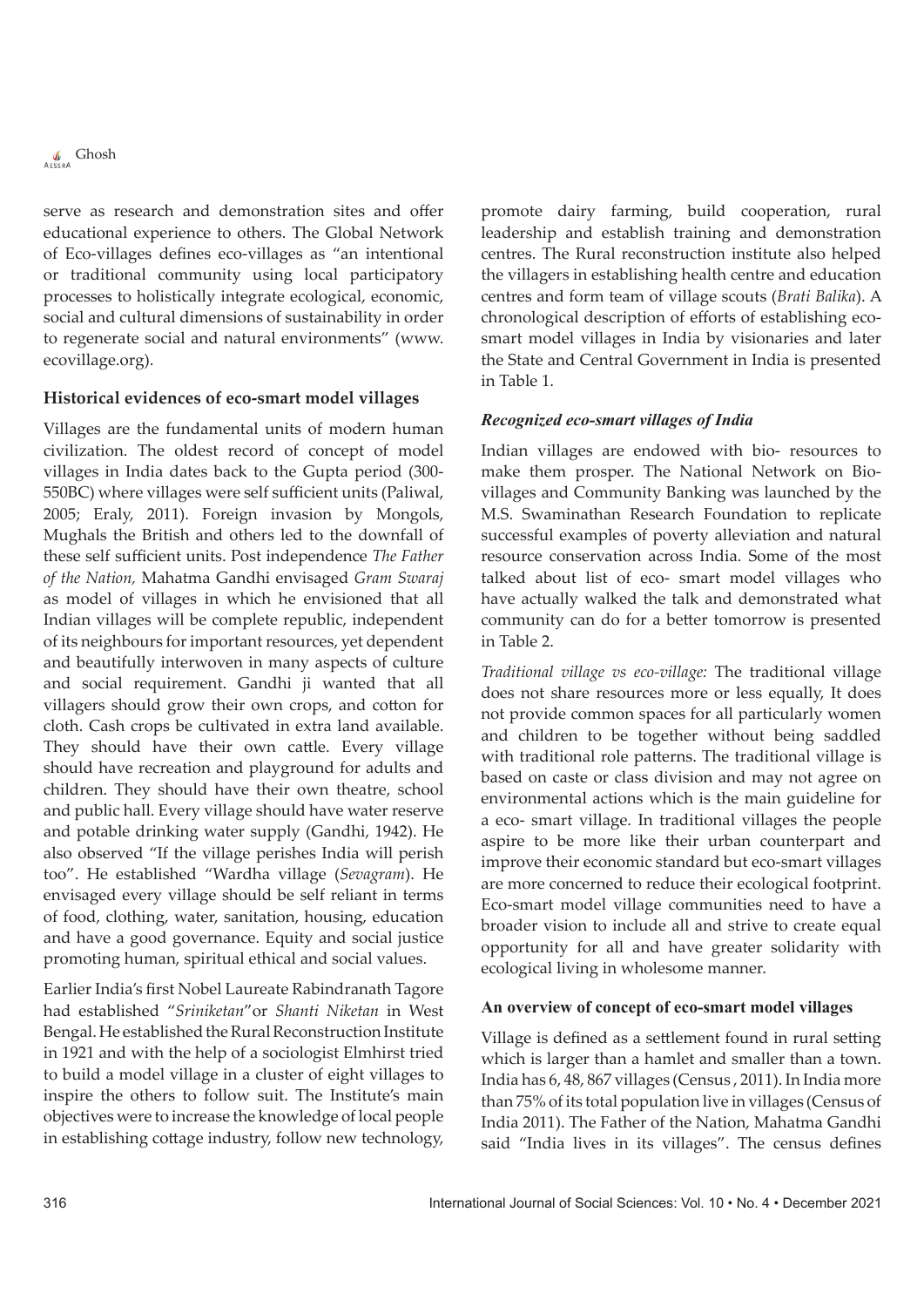| Table 1: A chronological description of efforts of establishing eco-smart model villages in India by visionaries and later |
|----------------------------------------------------------------------------------------------------------------------------|
| governments                                                                                                                |

| Year          | Name of the visionary                   | Name of the project and place Salient features                                                                                          |                                                                                                                                                                                                                                                                                                  |
|---------------|-----------------------------------------|-----------------------------------------------------------------------------------------------------------------------------------------|--------------------------------------------------------------------------------------------------------------------------------------------------------------------------------------------------------------------------------------------------------------------------------------------------|
| 1903          | Sir Daniel Hamilton                     | Scheme of rural reconstruction<br>in Sunderban, Bengal                                                                                  | Establishment of model villages with central cooperative<br>banks and cooperative marketing society.                                                                                                                                                                                             |
| 1921          | Rabindranath Tagore                     | Shantiniketan, Bengal                                                                                                                   | A cluster of eight villages selected for development of<br>agriculture, cottage industry. Initiated the Brotochari<br>movement (physical education and Yoga for social well being<br>and health for all) and "Shiksha Satra" all round education<br>for all.                                     |
| 1921          | Dr. Spencer Hatch                       | Marthandam,<br>Thiruvanantapuram                                                                                                        | Young Men's Christian Association established a<br>demonstration centre at Marthandam to reach out to 100<br>villages for improving the agriculture, poultry, bee- keeping<br>etc.                                                                                                               |
| 1927          | Mr. F.L. Brayne                         | Gurgaon, Punjab                                                                                                                         | The programme formed trained "village guides" and<br>helped in adopting improved seeds, modern farm<br>implements and methods of cultivation.                                                                                                                                                    |
| 1933          | Mahatma Gandhi                          | Sevagram, Wardha                                                                                                                        | To uplift under privileged villagers and make them self<br>reliant and self sufficient                                                                                                                                                                                                           |
| 1945          | A.T. Mosher and B.N. Gupta              | Indian Village Service in<br>Lucknow and Etah                                                                                           | Assist the Government in developing model villages and<br>translate the village plan into action.                                                                                                                                                                                                |
| 1946          | Sri T. Prakasam                         | Firka Development Scheme in<br>Madras                                                                                                   | To attain self sufficiency in basic needs like food, clothing<br>and shelter.                                                                                                                                                                                                                    |
| 1992          | Anna Hazare                             | Ryalligaon Siddhi                                                                                                                       | Water harvesting techniques and self-sufficient in irrigation<br>and drinking water and better social prosperity. Has grain<br>bank and milk bank. A model of environment conservation                                                                                                           |
| 1998          | M.S. Swaminathan Research<br>Foundation | The Information Village<br>Research Project, Pondicherry                                                                                | To extend benefits of information technology to rural<br>poor, information village shops equipped with computers,<br>telephones and dial up connectivity in ten villages with the<br>rest of the world.                                                                                          |
| 2009-<br>2010 | Government of India                     | Pradhan Mantri Adarsh Gram<br>Yojna, Implemented in 1000<br>villages of Assam, Bihar,<br>Himachal Pradesh, Rajasthan<br>and Tamil Nadu. | Target villages were having more than 50% Scheduled Caste<br>population                                                                                                                                                                                                                          |
| 2011          | Government of Himachal<br>Pradesh       | Mukhya Mantri Adarsh Gram<br>Yojna                                                                                                      | Across the state with an allocation of 10 lakhs per village.<br>To ensure integrated development of selected villages<br>with more than 40% scheduled caste and scheduled tribe<br>population. Infrastructure like road network, water supply,<br>sanitation and street light will be developed. |
| 2014          | Government of India                     | Sansad Adarsh Gram Yojna                                                                                                                | For preventing distress migration, decent standard<br>of living, easier, faster and cheaper access to markets,<br>social empowerment and cultivate and sustain culture of<br>cooperative living.                                                                                                 |

*Adopted from Mandal (2012) and Bhattacharya et al. (2018) and modified.*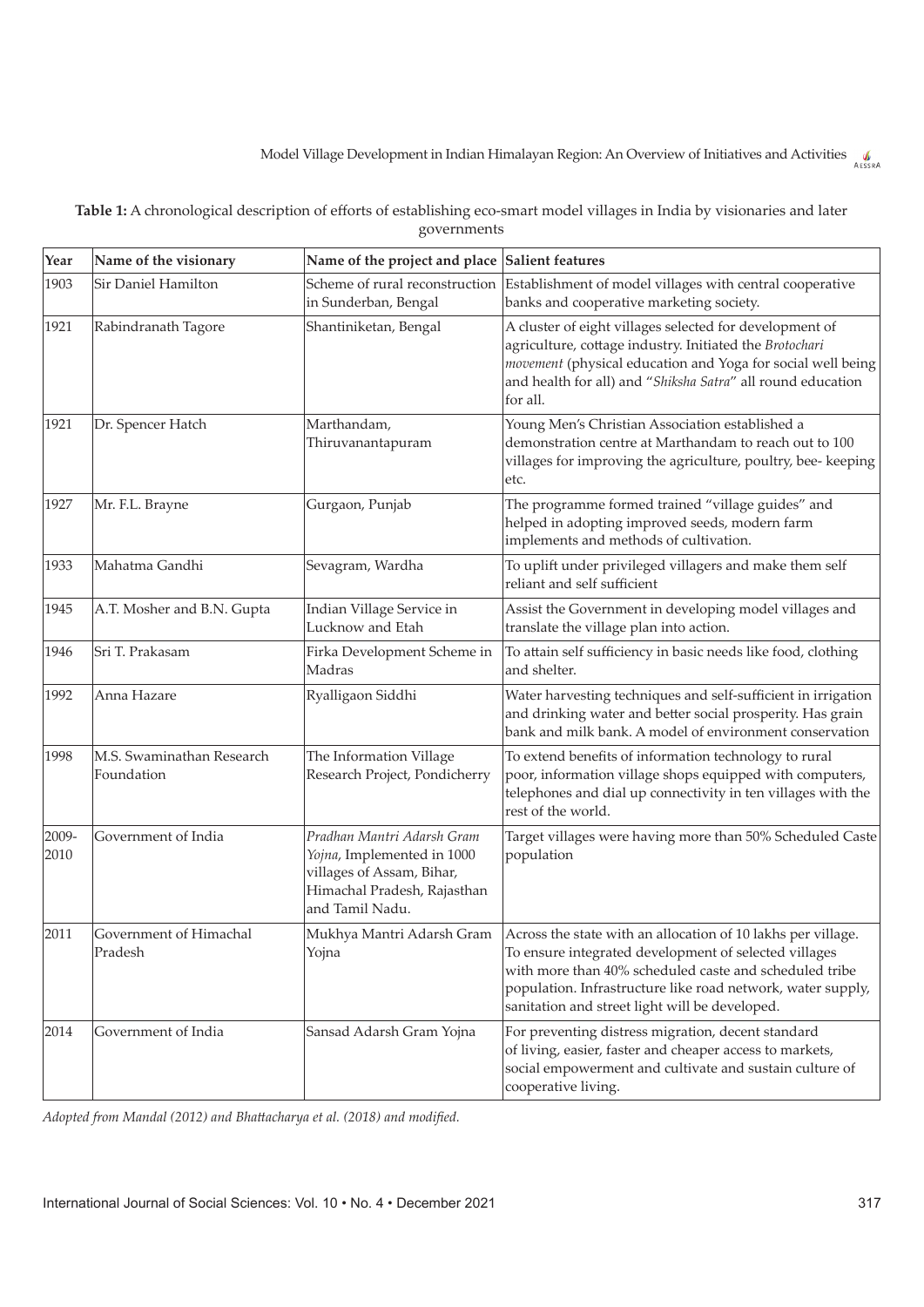# $\int_{AESRA}$  Ghosh

| <b>Sl.</b><br>No. | <b>State and Name of</b><br>village | <b>Attributes/USP (Unique Selling Point)</b>                                                                                                                                                                                                                                                                                                                                                                                       |
|-------------------|-------------------------------------|------------------------------------------------------------------------------------------------------------------------------------------------------------------------------------------------------------------------------------------------------------------------------------------------------------------------------------------------------------------------------------------------------------------------------------|
| $\mathbf{1}$      | Assam <sup>*</sup><br>Shikdamakha   | A plastic free village that earned the maximum points in cleanliness sub-index by Union Ministry<br>of Drinking Water and Sanitation. It is also open defecation free (ODF).                                                                                                                                                                                                                                                       |
| $\sqrt{2}$        | Madhya Pradesh<br>Baghuvar          | Has highest number of biogas plant used as cooking fuel and lighting in the village. Unique<br>method of water conservation to survive drought for several years. ODF village.                                                                                                                                                                                                                                                     |
| 3                 | Kerala<br>Eraviperoor               | First Gram Panchayat in Kerala to have free Wi-Fi for the general public. Has ISO-9001 certified<br>Primary Health Centre. It has been recognized as model Hi-Tech green city by the State<br>Horticulture Dept. for its green initiatives.                                                                                                                                                                                        |
| 4                 | Rajasthan<br>Piplantri              | Saving girl child and increasing green cover. Every time a girl is born villagers plant 111 trees and<br>ensures their survival. Set up fixed deposit for girls and parents sign a affidavit that ensures their<br>education. To prevent termite infestation residents plated 2.5 million Aloe vera around them which<br>is now source of livelihood for many residents.                                                           |
| 5                 | Meghalaya*<br>Mawlynnong            | Cleanest village in India and Asia, plastic free, spotless path lined with flowers, bamboo dustbins.                                                                                                                                                                                                                                                                                                                               |
| 6                 | Telangana<br>Ramchandrapur          | Received Nirmal Puraskar from Telangana Govt. in 2004 - 05. Villagers pledged to donate their<br>eyes for visually challenged. All households have smokeless chullahs and toilets and tap water<br>facility. Constructed subsurface dykes on a local river so no paucity of drinking water, every house<br>has two overhead tanks and all used domestic water is diverted to home garden and crop fields.                          |
| 7                 | Gujrat<br>Punsari                   | A text book case study of development due to technology savvy 33 year old Sarpanch. Closed<br>circuit camera, water purifying plants, biogas plant, air-conditioned schools, Wi-Fi, biometric<br>machines in just eight years at the cost of 16 crores.                                                                                                                                                                            |
| $\,$ 8 $\,$       | Nagaland*<br>Khonoma                | India's first green village. 700 year old Angami settlement which is self sustaining by protection<br>and conservation of natural habitat. Hunting is banned and eco-friendly version of jhum<br>agriculture that enriches soil.                                                                                                                                                                                                   |
| 9                 | Karnataka<br>Kokrebellur            | India's rarest species of birds chirp in the backyards of village homes. Shows how birds and<br>humans can co-exist in complete harmony.                                                                                                                                                                                                                                                                                           |
| $10\,$            | Andhra Pradesh<br>Gangadevipalli    | Every house has bare necessities of life like regular power and water supply from a water filtration<br>plant, community owned cable TV service, concrete well lit roads.                                                                                                                                                                                                                                                          |
| 11                | Nagaland*<br>Chizami                | A model village: Chizami model of development. This model for development was brought about<br>by marginalized women in bringing about the socio-economic transformation rooted in traditional<br>practice of the region.                                                                                                                                                                                                          |
| 12                | Tamil Nadu<br>Odanthurai            | A model village for more than a decade. They generate their own electricity and sell power to<br>Tamil Nadu Electricity Board. Widely acclaimed for welfare scheme and energy self sufficiency.                                                                                                                                                                                                                                    |
| 13                | Maharashtra<br>Hiware Bazaar        | The village has 60 millionaires and highest per capita income in India. Self sufficient in water<br>requirement since 1995. earlier due to water crisis they changed from water intensive crops to<br>horticulture and dairy farming. Constant water conservation efforts led to rise in ground water<br>level. Today 294 open wells are brimming with water and village brims with prosperity.                                    |
| 14                | Maharashtra<br>Payvihir             | Best example in India how communities and NGOs can work in coordination to conserve<br>environment and ensure sustainable livelihood for people. In 2014, they were given the<br>"Biodiversity award" by UNDP for turning 182 ha barren land to community forest and then to<br>dense forest. Now they are selling the tree fruits "Organic Sitafal" custard apple and mangoes in<br>Mumbai under the brand name "Natural Melghat" |
| 15                | Bihar<br>Dharnai                    | First village in India to run completely on solar power. Greenpeace launched the solar powered<br>100 kilowatt micro-grid in 2014, benefits obtained by 2400 people living in Jehanabad district.                                                                                                                                                                                                                                  |

**Table 2:** Some well known eco-smart model Indian villages and their attributes (The better India.com, Indian Railways)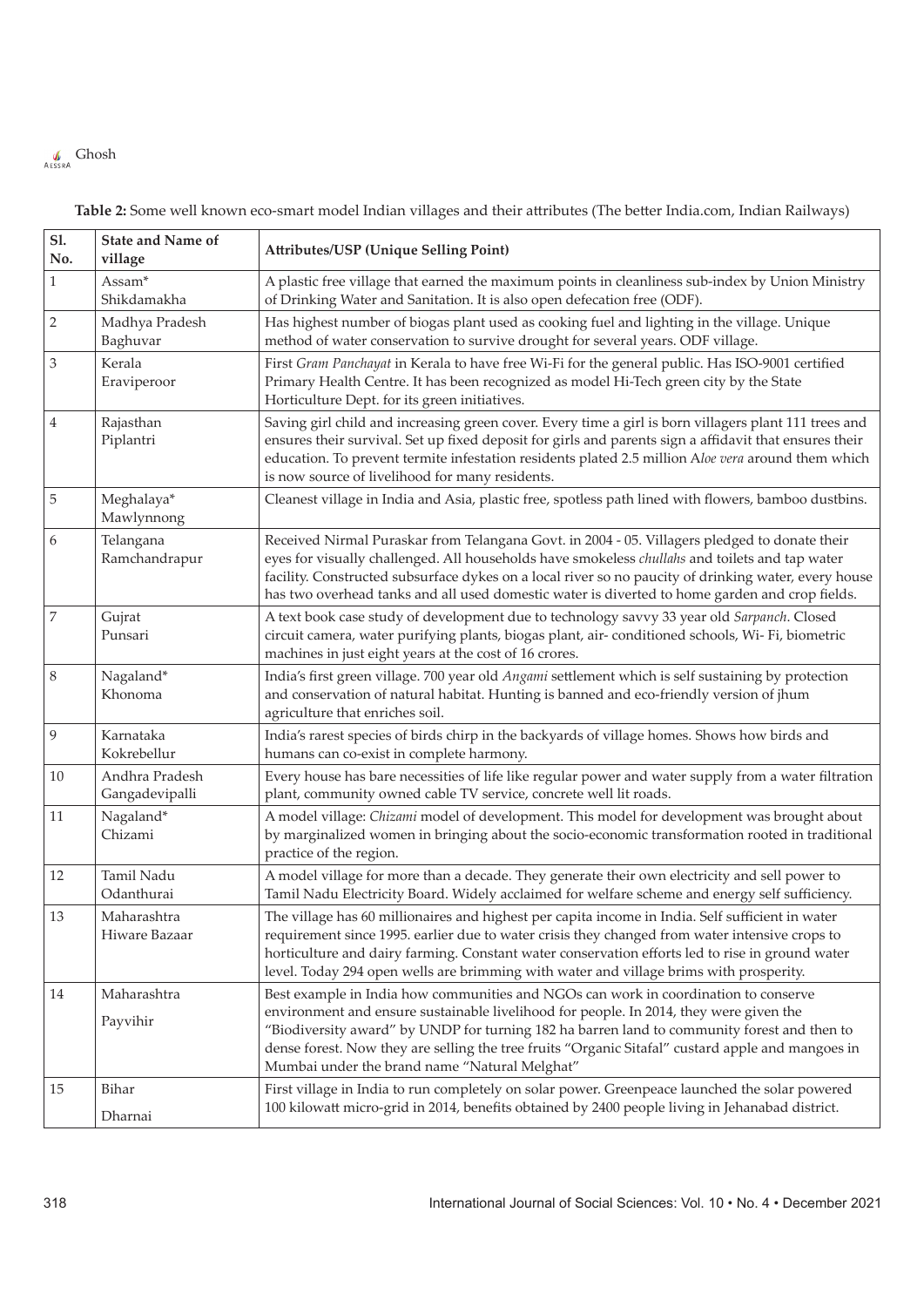| 16 | Rajasthan<br>Arna Jharna                    | Eco-community centered village has an ethnographic museum built on the site of an old sand<br>stone mine. Exhibits 160 types of Rajasthani brooms and includes a broom making workshop,<br>serves as a sanctuary for desert flora and fauna and provides home stays for visitors and serves<br>local meals.                                                           |
|----|---------------------------------------------|-----------------------------------------------------------------------------------------------------------------------------------------------------------------------------------------------------------------------------------------------------------------------------------------------------------------------------------------------------------------------|
| 17 | Pondicherry<br>Aurovile & Sadhana<br>Forest | Aurovile comprises an utopian spiritual community and is India's best known eco-villages<br>internationally. Founded in 1968 by "The Mother" (French expat- Mirra Alfassa) Aurovile serves<br>as a laboratory for sustainable living. Run courses on natural building and permaculture, serves<br>delicious farm fresh food, Sadhana forest focuses on reforestation. |
| 18 | Maharashtra<br>Palghar                      | "Govardhan Eco- village" A UNESCO World Heritage site run by ISKCON, it focuses on water<br>conservation, green building techniques based on Vedic tradition. Visitors are taught organic<br>farming and yoga.                                                                                                                                                        |
| 19 | Bihar<br>Kedia village, Jamui               | In 2014 Greenpeace India developed the villagers into eco-farming community, Villagers make<br>their own pesticides and fertilizers from natural material, each household has a biogas plant<br>converting agro-waste to energy.                                                                                                                                      |
| 20 | Odisha<br>Siddharth village,<br>Bhubaneswar | It is a network of eco-villages with 2 lakh tribal people promoting their indigenous culture,<br>organic farming techniques and farmer training, providing home stays. It is run by Orissa Nari<br>Samaj a federation of 54 tribal women's groups.                                                                                                                    |
| 21 | Gujrat<br>Shaan-e-Sarhad village,<br>Bhuj   | Located in the grasslands of Gujrat they are pioneer in promoting sustainable livelihood in rural<br>India. Through a partnership with UNDP, promotes tourism to protect the culture of the region,<br>like traditional mud brick and thatched houses.                                                                                                                |

*\* States situated in IHR.*

"villages" or "rural" as those areas where population is below 5000 and population density is less than 400 per square kilometre. In such areas at least 75% of the males of the working population are engaged in agrarian sector (Census of India 2011). Majority of these Indian villages still suffer from poverty, malnutrition, unemployment and migration. Average size of land holding a meagre 1.15 ha (Govt of India 2010-11). In the IHR region this value is even lower and averages to only 0.5 ha. In rural areas only 77.9% households have drinking water facility within or near their house premises, 39.7% have proper sanitation, 55.3% households are electrified (Govt of India, 2017). Primary social infrastructure and access to basic amenities are still lacking in many rural areas. Under such circumstances creation of eco- smart model villages can propel rural development in far flung areas of India including the Indian Himalayan Region. A model village with a stable ecosystem all round may be called an eco-smart village. In the IHR context it may be considered as resilient to natural calamities like landslides, cloud bursts, earthquakes, flash floods, has well protected surrounding forests that supports organic farming and village flora and fauna is balanced in terms of food chain.

#### *Government of India and other organizations have attempted to create model villages with modern tools and technologies. Some examples are cited below*

1. **National Institute of Rural Development** (NIRD) attempts to make model villages by way of creating rural technology parks. Some of the technologies disseminated by NIRD for rural technology parks are: cost effective housing, solar energy workshop, handmade paper, vermicompost and culture, home-made products, bee keeping and honey processing, rural sanitation, leaf plate and cup making, natural dying, medicinal plant cultivation hand-made soap making etc. NIRD is acting as the implementing agency by providing technical services, providing training and creating marketing platform by organizing *melas* and exhibitions in many states in India.

2. " **State Bank of India (SBI)** *Apna Gaon*" programme: The programme aims 100 percent financial inclusion and raise all people below poverty line by meeting the credit requirement of all such rural households, promotion of self-help groups and forming farmer's club and linking community services with SBI banking. The bank provides loans for agricultural activities and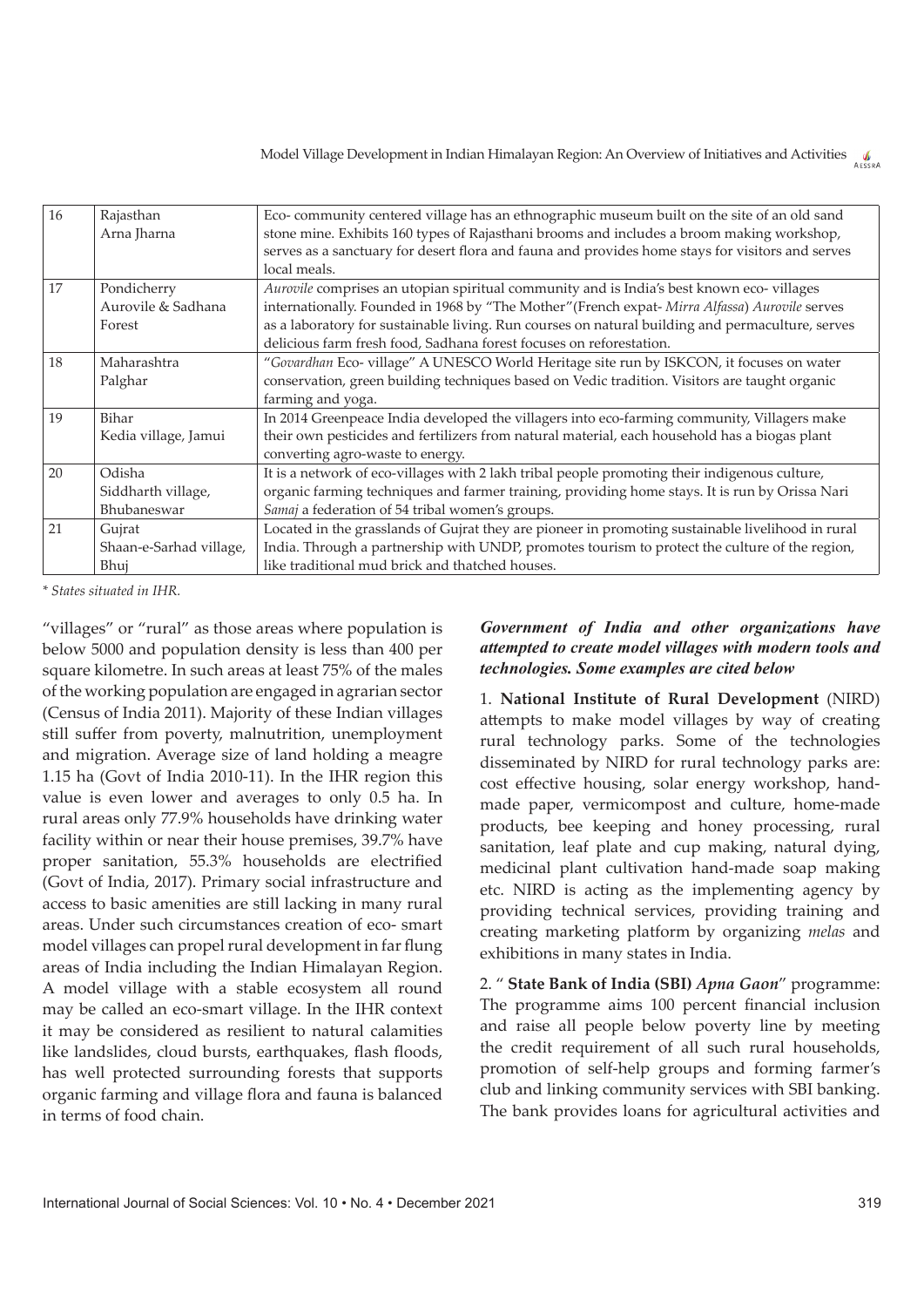$\int_{\text{AESRA}}$  Ghosh

starting micro industries and also provides biogas plants and solar lamps.

3. **Seed village programme**: Tamil Nadu Agricultural University is implementing seed village scheme for development and strengthening of seed infrastructure facilities for production and distribution of quality seeds through its three research stations and 13 KVK (*Krishi Vigyan Kendras*) with financial support from Government of India. They are working on production of seed in cluster villages, seeds of high yielding varieties are being used instead of traditional landraces, in order to meet local demands on time and supply at reasonable cost. Final aim is to achieve self-sufficiency and self reliance within the village and take seed to the doorsteps of farmers.

4. **Unnat Bharat Abhiyan (UBA):** IIT Delhi is coordinating an initiative by Ministry of Human Resource Development and has is identified 10 village clusters and working out the technologies to solve the most pressing problems of the villages. The *Unnat Bharat* Mission is inspired by the vision of transformational change in rural development process by leveraging knowledge institutions to help build the architecture of an inclusive India. The UBA aims to enable higher educational institutes to work with people of rural India in identifying developmental challenges and evolving appropriate solutions for accelerating sustainable growth.

5. **The Indian Council of Agricultural Research** (ICAR) has taken up model village development under the aegis of "Technology Assessment and Refinement-Institute Village Linkage programme (TAR-IVLP). The interventions were related to animal husbandry and included new breeds, allocations of fodder, feeding practices, pest management etc.

A model for gender mainstreaming in agriculture was developed by ICAR- Central Institute for Women in Agriculture (CIWA) at Giningaput village of Khurda district of Odisha. This model can be used to assess gender access to resources, information services and extension.

6. **Bhartiya Agro Industries Foundation** (BAIF): Also has a vision of self reliant rural India. They have a

comprehensive cattle development programme for providing livelihood to people. They have a centre at every 10-15 km radius with over 1000-1500 families with about 1500-2000 breedable cows and buffaloes.

7. **Border Area Development Programme** (BADP): Ministry of Home Affairs, Department of Border Management are dedicated for development of model villages in border areas. They are keen to develop the border villages into model/smart villages because there is sparse population in the border, these villages need better connectivity, food security, electricity, telecommunication facility and civic infra structure. The rural people also need sustainable livelihood and employment. They also envisage to connect all the border villages with all weather road connectivity.

8. Through **Corporate Social Responsibility** (CSR) many private organizations are adopting villages to transform them to eco-smart model villages. A model village serves as a bench mark and ideal to motivate the neighbouring villages to transform.

9. **Niti Aayog Aspirational Districts**: The National Institute for Transforming India (NITI Aaayog) has taken up the transformation of "Aspirational Districts" initiatives and aims to remove the heterogeneity in living standards in Indian villages through a mass movement to transform the backward (aspirational) districts of India. This programme is priority of government of India. The government is committed to raising the living standards of its citizens and ensuring inclusive growth for all - "*Sabka Saath Sabka Vikas*". With states as the main drivers this programme focuses on the strength of each district and aim towards its further improvement, measure the progress and rank the districts. The core areas of focus are 1. health and nutrition 2. education 3. Agriculture and water resources 4. financial inclusion and skill development and 5. basic infrastructure.

Salient features of eco- smart model village: A 21<sup>st</sup> century eco- smart model village should consist of several focus areas which can be categorised into four main sectors: 1. sustainability, 2. technology, 3. community involvement and 4. connectivity. Interventions in any one sector will have impact on other sectors as well.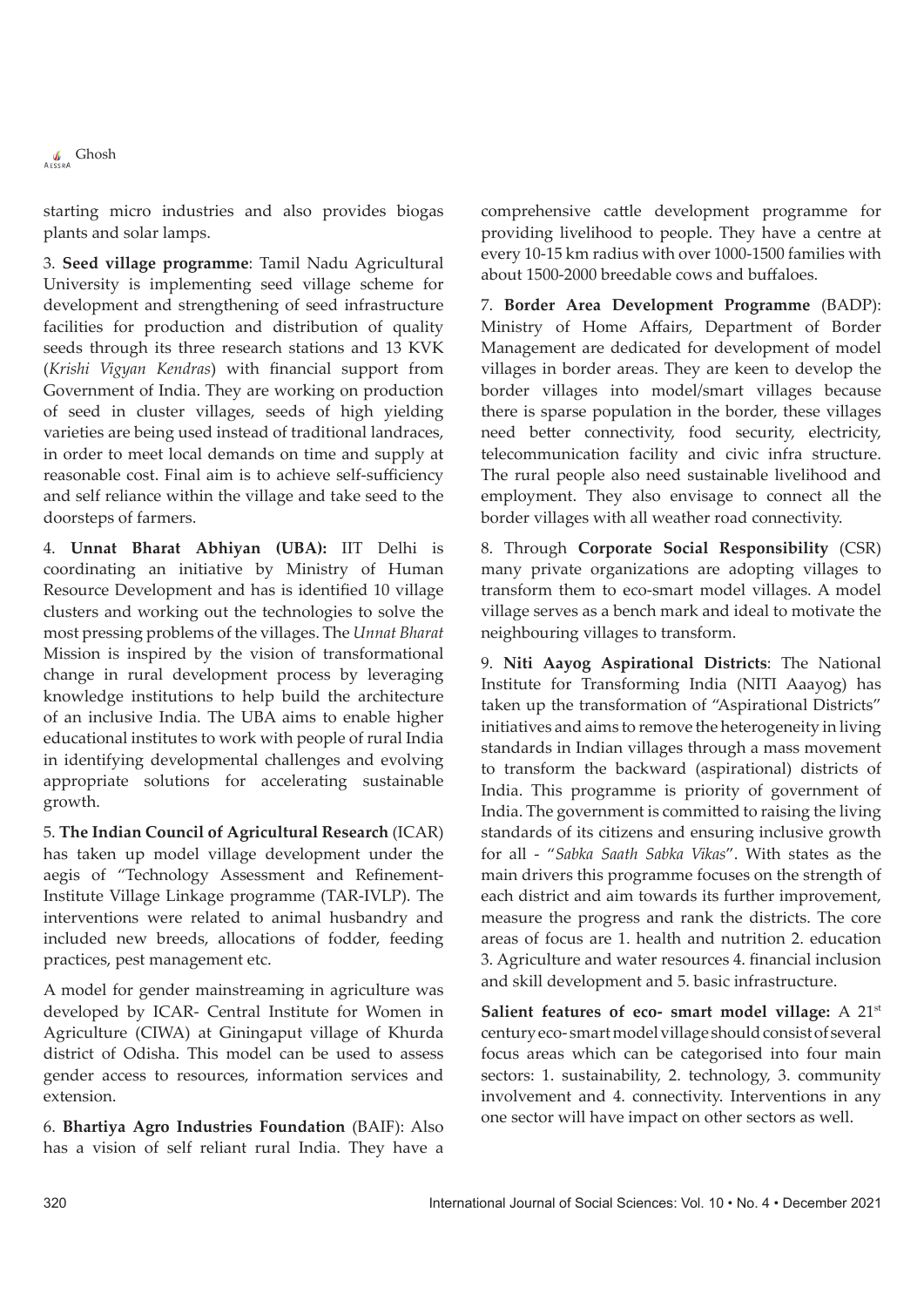**1. Sustainability:** sustainability is sought in terms of better health with special focus on maternal and child health, Practical and smart education, housing and livelihood. capacity building of all stakeholders, clean drinking water and sanitation and environmental sustainability.

**2. Technology:** Technological interventions are needed in delivery of government services, ICT (Information and Communication Technology) and space technology for helping the farmers, remote sensing for resource mapping and better utilization of existing assets, modernization of land records and biometrics for efficient targeting of services e.g. PDS (Public Distribution System), insurance and disbursement of pension.

**3. Community involvement:** Required for planning of village development, mobilizing resources for the plan with active engagement with elected representatives, monitoring the utilization of government funds and increase accountability and influencing personal and community behaviour.

**4. Connectivity:** Physical connectivity to towns and other places through roads. There should be easy and cheap means of transportation, digital connectivity and mobile connectivity, augmenting power connectivity through off-grid renewable sources and financial connectivity.

Interventions in any one sector will have impact on other sectors as well.

**Indicators of eco- smart model villages:** To assess the socio-economic condition and measure the success of rural development intervention several indicators have been devised (United Nations, 2007). World competitiveness rankings are prepared by International Institute for Management Development (IMD), Switzerland. Different forms and techniques of "weighting" the individual series are used like in Human Development Index (hdr.undp.org). Composite indicators can be developed for a particular region and can be used to rank villages with respect to their progressiveness and assess the socio- economic status of rural areas. Indicators of eco- smart model villages can be grouped into five broad indicator group. They are: 1.

Infrastructural 2. Economic 3. Farming 4. Cultural and 5. Environmental indicators. According to International Development Organizations indicators on rural development need to be based on 1. published statistics 2. consistently collected 3. comparable areas and 4. using the same unit of measurement and based on clear definition. Indicators should be sensitive to changes and trends over time (Bryden, 2001). Bhattacharya and Ponnasamy (2017) has identified the indicators of model villages adopted by various ICAR institutes according to their progressiveness after certain developmental interventions were done in those villages with the aim to develop them into model villages. Table 3 and 4 provides a list of indicators given by World Bank and FAO respectively (World Bank, 2000; FAO, 1988a, 1988b, and 1988c). Wang *et al.* 2012 developed a Rural Transformative Index (RTI) based on three assessing indicators: 1. The rural development level 2. The rural transformation level and 3. The urban- rural coordination level. Similar approaches can be adopted both at local and national level to ensure success of rural development interventions.

This article is based on review of literature conducted to initiate a new five year transformative project entitled, "*Community driven eco-smart model village development to improve livelihoods and foster ecological security in the Himalaya"* by the author. The present article is based on desk study involving compilation of literature from various sources like central and state government documents, project reports, research papers. books and articles.

## *The Indian Himalayan region context and Need of developing eco-smart villages in IHR*

The Indian Himalayan region stretches over 2500km in length and 80-300 km in width and rises to a height of 8000m amsl. Temporal and spatial variations caused by geographical diversity have resulted into marked differences in climate and physiography and consequent differences in biotic elements. Over 170 ethnic communities inhabit the region. The region is characterized by sparse population, undulating terrain, tiny and scattered land holding, scanty irrigation opportunity, agro-pastoral economy, low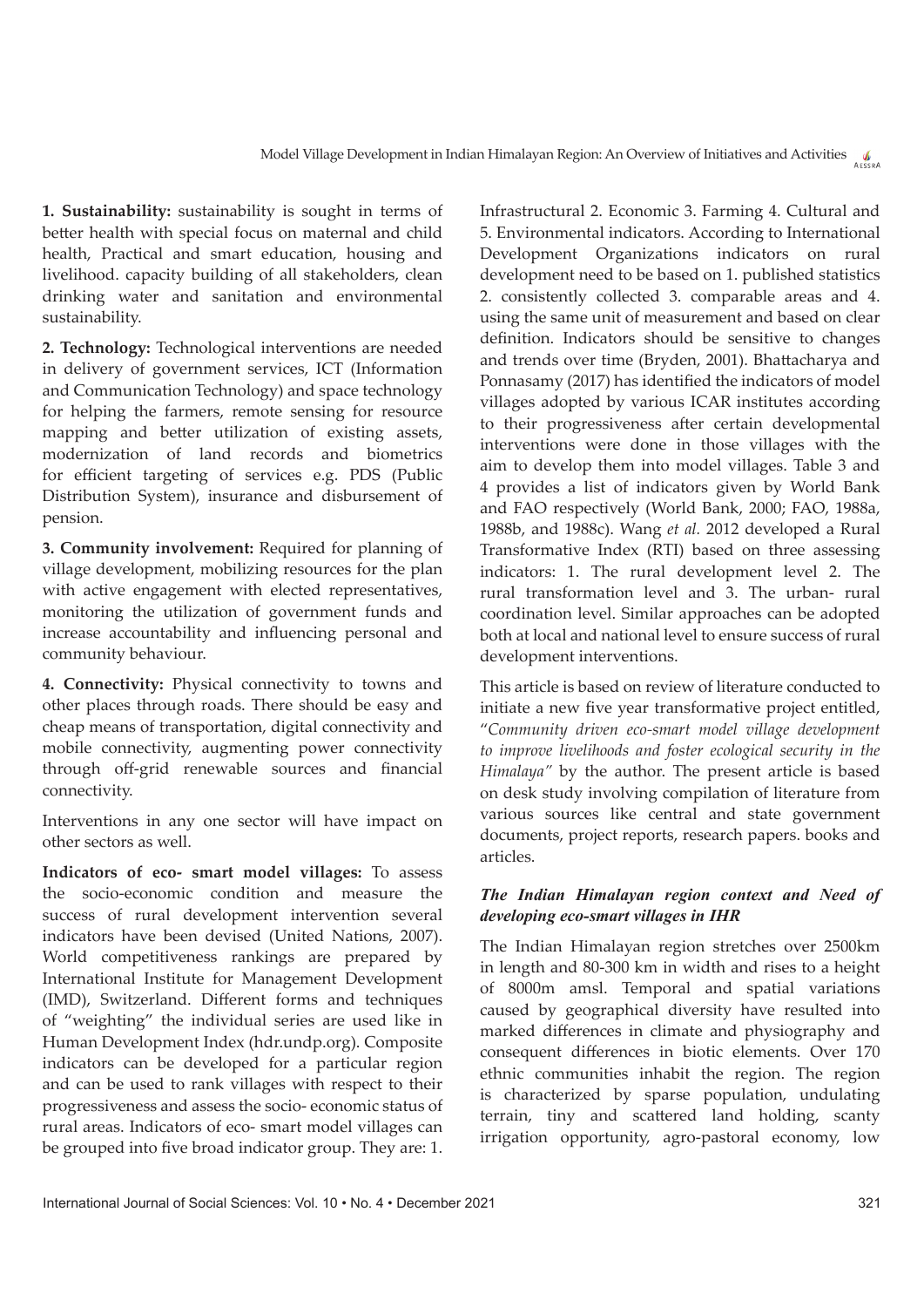

## **Table 3:** Rural Development Indicators listed by the World Bank (World Bank 2000):

| 1. Basic Data                                                                 |                                                                   |                                                                     |  |  |  |
|-------------------------------------------------------------------------------|-------------------------------------------------------------------|---------------------------------------------------------------------|--|--|--|
| $\triangleright$ Annual GDP growth (%)                                        |                                                                   |                                                                     |  |  |  |
| $\triangleright$ Rural population (millions)                                  |                                                                   |                                                                     |  |  |  |
| $\triangleright$ Rural population (%) of total                                |                                                                   |                                                                     |  |  |  |
| Population density, rural (people/sq km arable land)<br>➤                     |                                                                   |                                                                     |  |  |  |
| Rural life expectancy (years)<br>➤                                            |                                                                   |                                                                     |  |  |  |
| GNI per capita (rural)<br>➤                                                   |                                                                   |                                                                     |  |  |  |
| II. Enabling environment for rural development                                |                                                                   |                                                                     |  |  |  |
| II. 1. Policies and Institutions                                              | II. 2. Markets                                                    | II. 3. Infrastructure                                               |  |  |  |
| Agricultural subsidies (%) of total<br>➤                                      | $\triangleright$ Agricultural raw materials exports               | $\triangleright$ Rural roads (%) of rural                           |  |  |  |
| $\triangleright$ Agricultural tariffs (%)                                     | $\triangleright$ Food imports                                     | population with access to                                           |  |  |  |
| $\triangleright$ Fiscal decentralization (%) of budget                        | $\triangleright$ Food exports                                     | motorable roads all year round                                      |  |  |  |
| transferred to local government                                               | $\triangleright$ Employment in agriculture, female (% of          | $\triangleright$ Rural population with access to                    |  |  |  |
| Food Price Index                                                              | female labour force)                                              | electricity (%)                                                     |  |  |  |
| Independence of local courts<br>➤                                             | > Agriculture household net disposable income                     | Rural population with access<br>➤<br>to communication (%) radio,    |  |  |  |
| Land Gini Coefficient<br>➤                                                    | as a percentage of all household disposable                       | telephone, newspaper and                                            |  |  |  |
| Local government elections                                                    | net income.                                                       | computers.                                                          |  |  |  |
| Number of farmer's organization<br>➤                                          | $\triangleright$ Net disposable income per agriculture            |                                                                     |  |  |  |
|                                                                               | household member compared to that of<br>members of all households |                                                                     |  |  |  |
|                                                                               | $\triangleright$ Gross rural domestic savings                     |                                                                     |  |  |  |
|                                                                               | $\triangleright$ Percentage of rural households with access to    |                                                                     |  |  |  |
|                                                                               | formal credit services in financial institutions                  |                                                                     |  |  |  |
|                                                                               | $\triangleright$ Number of market outlets for agricultural        |                                                                     |  |  |  |
|                                                                               | input produce                                                     |                                                                     |  |  |  |
|                                                                               | > Rural labour force, employed                                    |                                                                     |  |  |  |
| III. Broad based Economic growth for rural poverty reduction                  |                                                                   |                                                                     |  |  |  |
| III. 1. Poverty                                                               | III. 2. Agriculture                                               | III. 3. Non-farm                                                    |  |  |  |
| $\triangleright$ Rural per capita income                                      | > Agricultural gross value added 9% of total                      | $\triangleright$ Rural gross fixed capital                          |  |  |  |
| $\triangleright$ Rural poverty gap ratio                                      | GDP)                                                              | formation (% of GDP)                                                |  |  |  |
| $\triangleright$ Proportion of rural population below                         | > Agricultural gross value added (Average                         | $\triangleright$ Rural labour force, employed in                    |  |  |  |
| \$1 purchasing power parity (PPP) a                                           | annual growth, 1980-2000)                                         | non-farm activities                                                 |  |  |  |
| day.                                                                          | $\triangleright$ Agricultural productivity (gross value added     | > Share of rural women employed                                     |  |  |  |
| Rural poverty head count ratio (% of                                          | per worker, 1995 US \$)                                           | in the non-agricultural sector (%<br>of total employment in sector) |  |  |  |
| rural population below poverty line)                                          | $\triangleright$ Number of farm households (narrow<br>definition) | Growth of non agricultural GDP<br>➤                                 |  |  |  |
| $\triangleright$ Rural per capita dietary energy<br>supply (calories per day) | Number of farm households (broad<br>➤                             | Number of rural businesses<br>➤                                     |  |  |  |
| $\triangleright$ Rural infants with low birth rate (%                         | definition)                                                       | Number of non-agricultural jobs<br>➤                                |  |  |  |
| of births)                                                                    | $\triangleright$ Food production index (1989-91=100) and          | created (annual)                                                    |  |  |  |
| $\triangleright$ Rural child malnutrition (% of                               | index per capita                                                  |                                                                     |  |  |  |
| children under five who are stunted)                                          | Irrigated land (% of crop land)<br>➤                              |                                                                     |  |  |  |
|                                                                               | Cropland/arable land (%)<br>➤                                     |                                                                     |  |  |  |
|                                                                               | Cereal yield (kilograms per hectare)<br>➤                         |                                                                     |  |  |  |
|                                                                               | > Cereal yield (average annual growth)                            |                                                                     |  |  |  |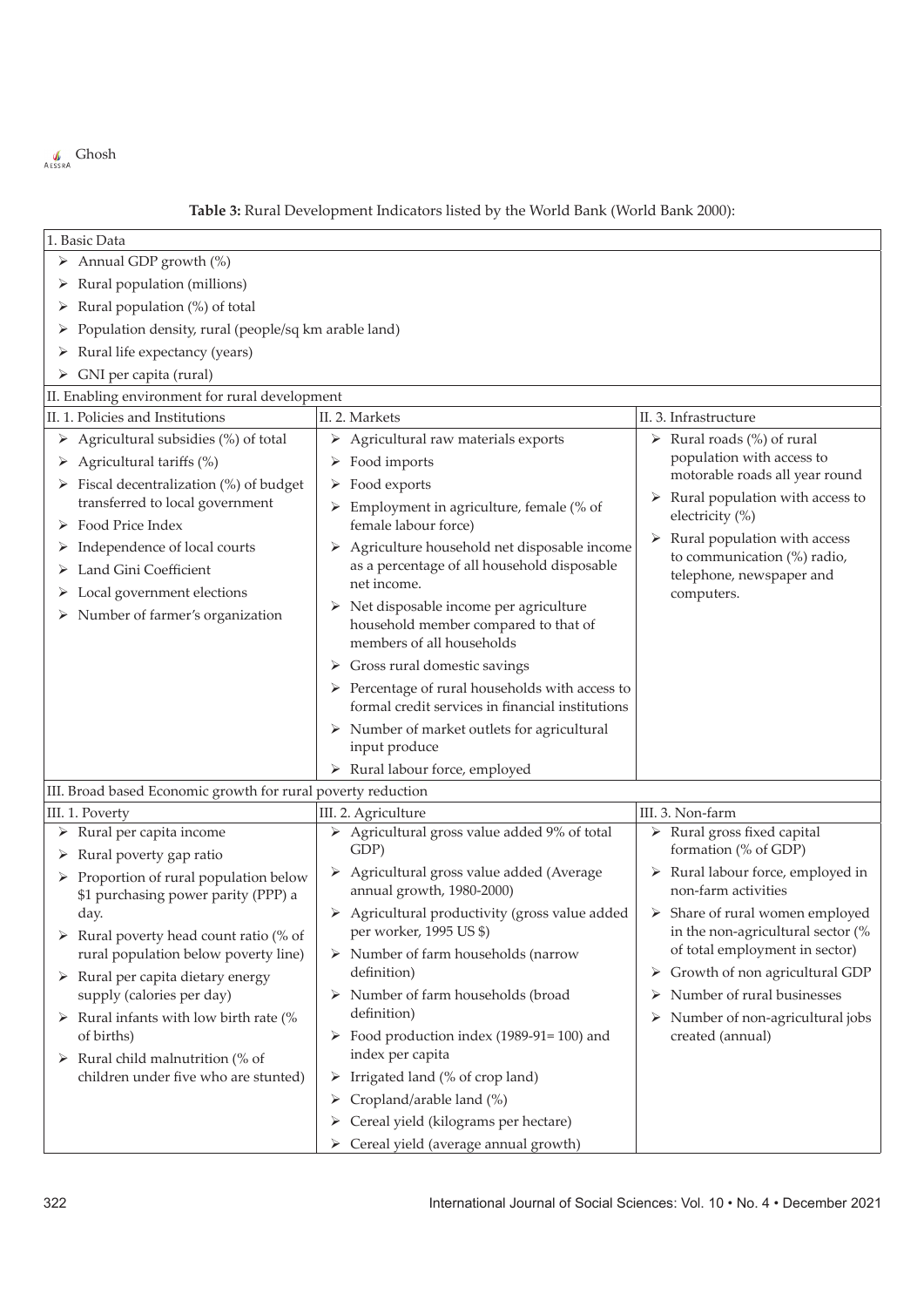| IV. Natural Resource Management and Biodiversity                                 |                                                                                                                                                |  |  |  |  |
|----------------------------------------------------------------------------------|------------------------------------------------------------------------------------------------------------------------------------------------|--|--|--|--|
| $\triangleright$ Forest area (% of total land area)                              |                                                                                                                                                |  |  |  |  |
| Rural protected area (% of total land area)<br>➤                                 |                                                                                                                                                |  |  |  |  |
| Annual deforestation (% change, 1990 - 2000)<br>➤                                |                                                                                                                                                |  |  |  |  |
|                                                                                  | Ratio of rural protected area to maintain biological diversity to rural surface area                                                           |  |  |  |  |
| Annual freshwater withdrawal (% of total resources)                              |                                                                                                                                                |  |  |  |  |
| Agricultural withdrawal (% of total freshwater withdrawal)                       |                                                                                                                                                |  |  |  |  |
| Emissions of organic water pollutants (Kg. per day)                              |                                                                                                                                                |  |  |  |  |
| V. Social well-Being (Education and Health)                                      |                                                                                                                                                |  |  |  |  |
| V.I. Education                                                                   | V.2. Health                                                                                                                                    |  |  |  |  |
| Rural illiteracy rate (%)<br>➤                                                   | > Prevalence of HIV/AIDS (% of rural adults, age 15 - 49)                                                                                      |  |  |  |  |
| Rural literacy rate (% ages 15 - 24)<br>➤                                        | $\triangleright$ HIV prevalence among pregnant rural women (ages 15 - 24)                                                                      |  |  |  |  |
| Ratio of rural literate females to males<br>(% ages 15-24)                       | $\triangleright$ Percentage of rural population 15 to 24 years old with comprehensive correct<br>knowledge of HIV/AIDS                         |  |  |  |  |
| Net rural enrolment ratio in primary<br>education (% of relevant age group)      | Prevalence of child malnutrition (% of rural children under 5 years)<br>$\triangleright$ Per capita calorie consumption                        |  |  |  |  |
| Ratio of rural girls to boys in primary,<br>secondary and tertiary education (%) | Immunization rate, measles (% of rural children under 12 months)<br>➤<br>Rural maternal mortality ratio (per 1000 live births)<br>➤            |  |  |  |  |
| Proportion of rural pupils who reach<br>grade 5 (% of grade 1 students)          | Rural infant mortality rate (per 1000 live births)<br>➤                                                                                        |  |  |  |  |
| Rural primary completion rate (% of<br>relevant age group)                       | Proportion of rural births attended by skilled health staffs (5 of total)<br>⋗<br>Rural population with access to improved sanitation (%)<br>➤ |  |  |  |  |
|                                                                                  | Rural population with access to improved water source (%)<br>➤<br>Rural population with access to health services                              |  |  |  |  |
|                                                                                  | Per capita caloric consumption<br>➤                                                                                                            |  |  |  |  |
|                                                                                  | $\triangleright$ Under five mortality rate (rural per 1000)                                                                                    |  |  |  |  |

*Adopted from Bhattacharya et al. (2018).*

| Table 4: Primary rural development indicators given by FAO (FAO, 1988a, 1988b, 1988c) |  |  |
|---------------------------------------------------------------------------------------|--|--|
|                                                                                       |  |  |

| <b>Themes</b>             | Indicators                                                                                               |
|---------------------------|----------------------------------------------------------------------------------------------------------|
| $(A)$ Poverty alleviation | Income/Consumption                                                                                       |
| with equity               | $\triangleright$ Percentage of populations in households with per capita income below the poverty line.  |
|                           | $\triangleright$ Percentage of income accruing to each fractile (decile/quartile) of the population      |
|                           | <b>Nutrition</b>                                                                                         |
|                           | $\triangleright$ Percentage of children aged 1-5 years in groups less than :                             |
|                           | ▶ 80% weight for age, 90% height for age, 80% weight- for height                                         |
|                           | $\triangleright$ Percentage of under nourished population                                                |
|                           | Health                                                                                                   |
|                           | $\triangleright$ Infant and child mortality rate                                                         |
|                           | $\triangleright$ Percentage of the population in villages/communities with at least one health auxillary |
|                           | Education                                                                                                |
|                           | Adult literacy rate<br>➤                                                                                 |
|                           | $\triangleright$ Primary school enrolment and completion rates                                           |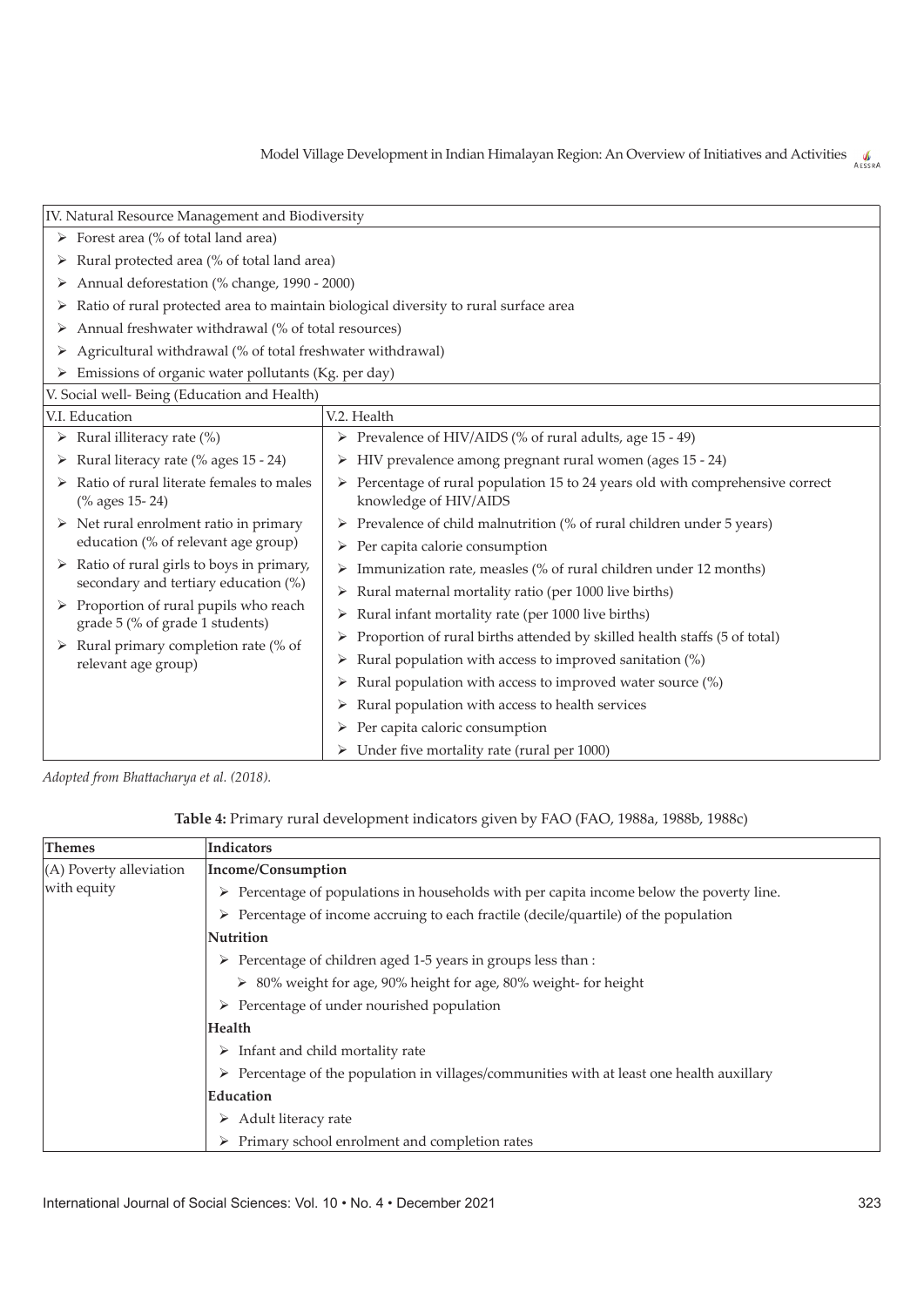

|                                                      | Housing                                                                                                                                |
|------------------------------------------------------|----------------------------------------------------------------------------------------------------------------------------------------|
|                                                      | > Percentage of rural households with specific housing facilities e.g. piped water, electricity and<br>sanitation facilities           |
|                                                      | Access to community services                                                                                                           |
|                                                      | Percentage of population living in villages/communities with access to potable water, public health<br>➤<br>services, primary schools. |
| $ $ (B) Access to land,                              | Access to community services                                                                                                           |
| water and other natural<br>resources                 | Percentage of number and area of agricultural land holdings by size groups and tenure.                                                 |
|                                                      | Percentage of heads of rural households without land<br>➤                                                                              |
|                                                      | Average wage rate of agricultural labourers<br>➤                                                                                       |
|                                                      | Rate of employment and under-employment<br>➤                                                                                           |
|                                                      | Percentage of landless agricultural labourers to the population economically active in agriculture.<br>➤                               |
| $(C)$ Access to inputs,<br>markets and services      | Percentage of rural households receiving institutional credits                                                                         |
| $ $ (D) Development of non-<br>farm rural activities | Percentage of economically active population engaged in non-agricultural activities in the rural areas                                 |
| (E) Education, training<br>and extension             | Number of rural (including agricultural) extension personnel per 1000 holdings/households                                              |
| $ F)$ Growth                                         | Annual rate of population growth                                                                                                       |

*Adopted from Bhattacharya et al. (2018).*

| Table 5: Some well known established and under establishment eco-smart model villages in the IHR and their initiatives |
|------------------------------------------------------------------------------------------------------------------------|
|------------------------------------------------------------------------------------------------------------------------|

| Sl.<br>No.     | <b>State and Name of</b><br>village                                                   | <b>Attributes/USP (Unique Selling Point)</b>                                                                                                                                                                                                                                                                                                                                                                                                                                                                      |  |
|----------------|---------------------------------------------------------------------------------------|-------------------------------------------------------------------------------------------------------------------------------------------------------------------------------------------------------------------------------------------------------------------------------------------------------------------------------------------------------------------------------------------------------------------------------------------------------------------------------------------------------------------|--|
|                | Established:                                                                          |                                                                                                                                                                                                                                                                                                                                                                                                                                                                                                                   |  |
| $\mathbf{1}$   | Nagaland<br>Chizami                                                                   | A model village: Chizami model of development. This model for development was brought about by<br>marginalized women in bringing about the socio-economic transformation rooted in traditional practice<br>of the region. The model focuses on health issues, women's rights, community programmes, food<br>security and environment conservation. Now they are working on millet based bio-diverse agriculture<br>as millets are integral part of Naga culture and highly climate resilient and nutritious crop. |  |
| $\overline{2}$ | Nagaland<br>Khonoma                                                                   | India's first green village. A 700 year old Angami settlement which is self sustaining by protection and<br>conservation of natural habitat. Hunting is banned and eco-friendly version of jhum agriculture is<br>practiced that enriches soil.                                                                                                                                                                                                                                                                   |  |
| 3              | Tripura<br>26 model<br>aquaculture villages<br>out of which 10 are<br>in tribal areas | Department of Fisheries, Govt of Tripura demonstrated and trained villagers in reclamation of water<br>bodies and provided various models of aquaculture inputs.                                                                                                                                                                                                                                                                                                                                                  |  |
| $\overline{4}$ | Mizoram<br>Khawalailung                                                               | A model village for peace and development. Like most Mizo villages it is community maintained,<br>disciplined and clean. Visitors are stunned at the self governing mechanisms and high literacy rate. It is<br>also known for its social and cultural development and spread motivation among the people on social<br>mobilization of village community.                                                                                                                                                         |  |
| 5              | Meghalaya<br>Mawlynnong                                                               | Cleanest village in India and Asia, plastic free, spotless path lined with flowers, bamboo dustbins.                                                                                                                                                                                                                                                                                                                                                                                                              |  |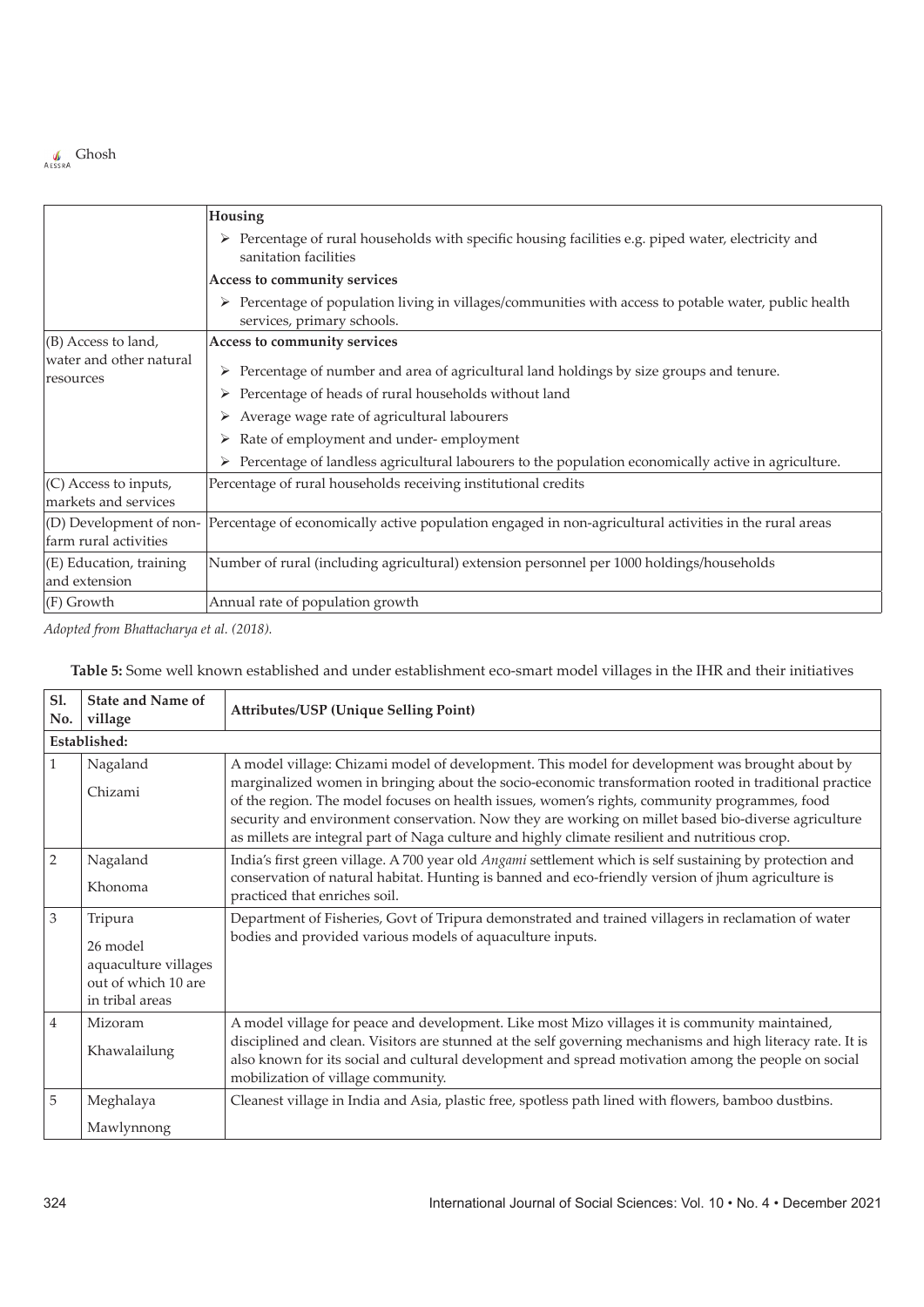6 Meghalaya Tyrna A hamlet in East Khasi hills, adopted by Nehru *Yuva Kendra Sangathan*, an autonomous body under the Ministry of Youth Affairs and Sports, to develop into Youth Model Village. Thrust area: ODF, improve sanitation, education of children, sustainable agriculture and skill development. 7 Manipur Phayeng Model carbon positive eco- village. Declared model village under SAGY and PMGSY. 8 Manipur Mapao Zingsho A model village that protects environment through cleanliness, garbage bins placed on roads, houses well maintained and decorated with traditional craft work and painting, engaged in sustainable farming. 9 Assam Shikdamakha A plastic free village that earned the maximum points in cleanliness sub-index by Union Ministry of Drinking Water and Sanitation. It is also ODF village.  $10$  Assam Chinatolly village cluster They have achieved expertise in Tea plucking and organic pest control in tea as their economy is based on Tea. ODF, has library and study centre, conducts career guidance programme and spoken English classes 11 West Bengal Hills Tinchuley, Darjeeling A self sufficient eco-urban village developed by the World Wildlife Federation. They have floriculture, forest nursery, bio- composting, vermi- composting facilities. Virgin forest trees are home to numerous exotic birds. 12 Sikkim Assangthang model villages Developed by the Rural Management and Development Department, Govt of Sikkim, situated 8 km away from Namchi with thrust on eco-tourism, have typical Sikkimese style houses and solar lighting. 13 Sikkim 16 model villages 2 each in 8 districts of Sikkim All villages equipped with standard processing and treatment of solid waste, Sikkim rural is also 100% ODF from 2008. Leader in plastic waste management, and organic cultivation. 14 Jammu & Kashmir Habbi First tribal model village, comprises of smart classes in schools, better roads, electricity and water facility. 15 Ladakh Tamakchik First eco-model village, developed by Ladakh Environment and Health organization. Has developed organic farming and is known for authentic Ladakhi food and traditional culture. The Student Association for Village Environment (SAVE) maintains cleanliness and hygiene in the village. 16 Leh Saboo Awarded the "*Nirmal Gram Puraskar*"under "*Nirmal Bharat Abhiyan*". The entire village infrastructure was destroyed in 2010 flash flood and cloudbursts. Today rebuilt to have public information system, common facility centre for small processing units, playground, parks etc, Well known for vegetable, tomato and apple juice making. **Model villages under establishment** 1 Arunachal Pradesh 53 villages Border Area Development Programme (BADP) is developing 53 villages as model village. One each in border blocks. 2 Jammu & Kashmir 119 villages Under Prime Minister's Reconstruction Programme (PMRP) 119 villages in J&K are being upgraded to model villages at an estimated cost of 120 lakhs per village. 3 | Himachal Pradesh | 5 model eco villages, Charau in Shimla, Deonthal in Srimaur, Damru in Kinnaur, Bhanjararu in Chamba, Tipra in Bilaspur and 5 model villages in Kullu (Shleen, Jara, Khadagad, Kadaun and Dalash). Thrust on environment sustainability, protection and conservation of natural water resources, adoption of sustainable agri- horti practices, spring rejuvenation through landscape approach, use of biogas, solar light, heater and solar fencing and solid waste management.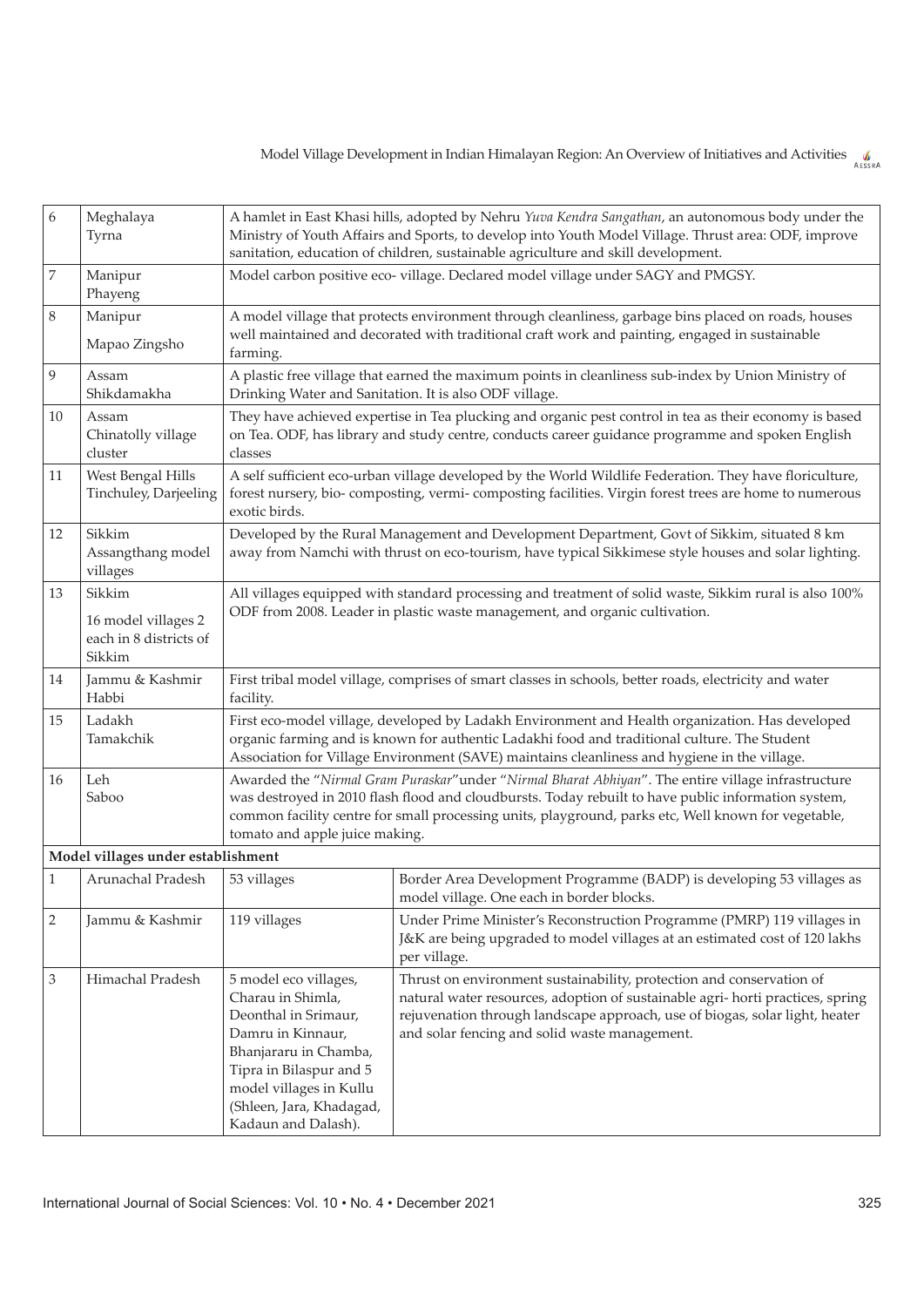| 4. | Uttarakhand | Jakhlol                                                                                                                     | First model village to be turned into a tourist attraction.                                                                                                                                                                                                                                                                                                                                                           |
|----|-------------|-----------------------------------------------------------------------------------------------------------------------------|-----------------------------------------------------------------------------------------------------------------------------------------------------------------------------------------------------------------------------------------------------------------------------------------------------------------------------------------------------------------------------------------------------------------------|
|    |             | Veerpur Khurd in<br>Dehradun and Mala in<br>Pauri<br>10 villages in Bageshwar<br>block, 3 each in Garur<br>and Kapkot block | Model Ganga villages. They are adopted by Ministry for Drinking Water<br>and Sanitation in association with GIWA (Global Interfaith WASH Alliance).<br>These villages will have solid and liquid waste management facilities,<br>drainage systems, ground water recharge, modern crematoria, and<br>cultivation of medicinal herbal and shrub. 4270 villages in Uttarakhand<br>including 4515 Ganga villages are ODF. |
|    |             |                                                                                                                             | For creating 191 model villages in 13 district at Central Govt cost. Govt<br>has released 20.45 crore. Work on drinking water, cleanliness, health and<br>nutrition, social security, roads, housing, electricity, biogas, agriculture,<br>Information and Communication Technology and capacity building is in<br>progress.                                                                                          |

agricultural productivity, and less access and use of modern technologies (Negi *et al.* 2015). It is one of the 34 biodiversity hotspots with 32 percent endemic flora and has huge reservoir of water with home to over 9000 glaciers and origin of majority of perennial rivers of north India that influence the well being of the Indo-Gangetic plains. The Himalayas contribute to the security of its people and economic development of the country therefore the region deserves priority for action for environmental conservation and sustainable development (Negi *et al.* 2015). Due to its typical geographical position the IHR is infested with many environmental and developmental problems like accelerated soil erosion and landslides, deforestation and land degradation, scarcity of fodder and fuel wood, forest fires and human wildlife conflicts. The region is characterized by rainfed farming with declining soil fertility and crop yield, water scarcity for household use, increasing wasteland, Invasion of alien weeds, lack of infrastructure and market for processing and sale of farm produce, limited job opportunities and lack of civil amenities.

### *What should be a model village in IHR context*

The Indian Himalayan region has its own bio-physical and socio-economic characteristics. Major part of Himalayan mountains are under forest cover (41.5%). Villages are cradled in between forest and agricultural land therefore sustainable management of environment and sound ecological applications are needed to sustain the villages of fragile young Himalayan fold mountains.

In the Indian Himalayan region (IHR) majority of villages are facing problems like non availability of potable water, absence of proper sewerage, solid waste problem (agro waste), shortage of power, low budget allocations to *Gram Panchayat* and lack of technical knowhow. Therefore these villages need eco-friendly and economical options to tide over the unfavourable situations and hence development of eco- smart villages are needed in India and across the Indian Himalayan region in particular. Green concepts which are eco- friendly energy conserving and conserves nature also is required. An eco- smart model village should be sustainable, eco- sensitive, energy efficient, climate responsive, user friendly and cost effective. For development of rural areas Government of India has initiated various developmental schemes e.g. *Swachha Bharat* Mission for sanitation, *nirmal gram* scheme, *bharat nirman* scheme, Mahatma Gandhi *tantamukti* scheme, *garibi nirmulan* scheme, *mahila bachat gat*, and *rojgar* guaranty scheme in line with the sustainable development goals SDG 2030. These schemes are being implemented for solving particular problems in villages and reach target of SDGs but a holistic environmental planning to achieve sustainable development is lacking. Therefore eco- smart model villages will be a holistic approach towards village development in the IHR.

An eco - smart model village in the Indian Himalayan region should have good education facility, better infrastructure, proper sanitation facility, health facility, waste management, renewable energy, environment protection, clean drinking water, resource use efficiency particularly natural resources. The community should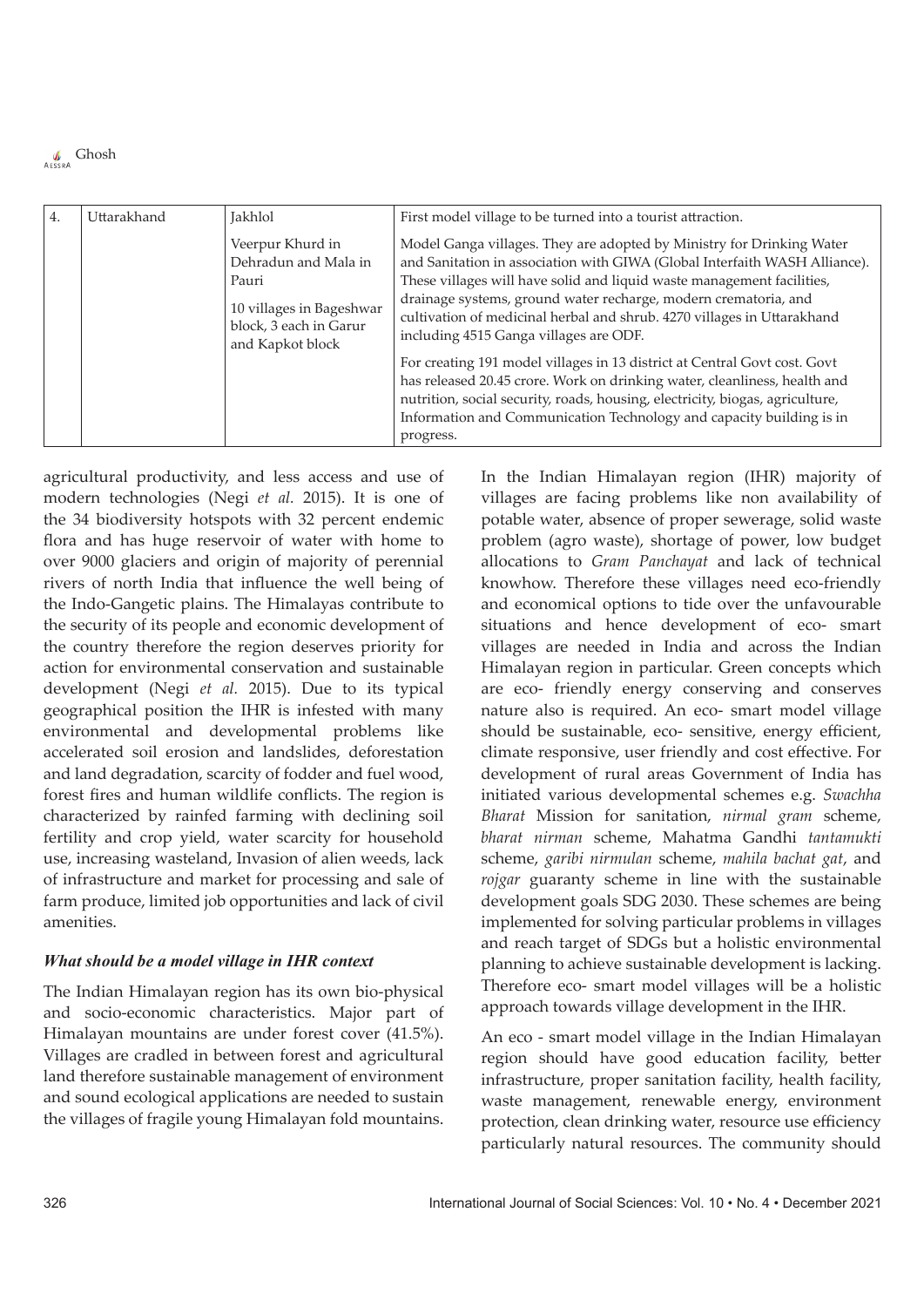be capable of involving themselves usefully to local governance process, encourage entrepreneurship through capacity building and exploring livelihood options within the village and build a happy environment. An eco-smart model village will not only have a sustainable agriculture but also be able to do emarketing of their produce through internet and raise the standard of living.

In addition to having all the characteristics of eco- smart model villages like the rest of India, the villages of the IHR face many hazards and therefore they need to be trained and made self reliant to cope up with the natural disasters. Some of the natural hazards that a Himalayan village face perpetually are cloud bursts and flash floods, landslides and road blockade, snow avalanche, earthquake, drought, attack by insects and pests and Human wildlife conflicts. Limitations in use of modern technology due to topography and climate apart from fragmented land holdings and rainfed agriculture also impedes development. Therefore the Indian Himalayan villages should also have preparedness towards disasters made climate resilient. In the IHR rural areas are not uniform therefore eco-smart model village development has to be applied in combination with a location based approach. Some of the eco- smart model villages establishment drive in the IHR are presented in Table 5. Good governance and innovative approaches need to be transferred to Himalayan villages with local customization and execution of programmes need to be carried out in mission mode with time bound targets (Tambe *et al.* 2020).

### **Conclusion**

Development of an eco-smart model village entails designing of activity which is considered an excellent example of replication. The examples cited in the article indicate that the villagers need to act as decision makers, partners and beneficiaries with multi-sectoral, multifunctional integrated developmental activity. An ecosmart model village becomes a sustainable community who can generate and maintain their own resources and improve their standard of living by strengthening their livelihood, infrastructure and services. There are many government and state government schemes that

are working towards social and economic upliftment of villages but very few programmes to secure the ecology and conserve biodiversity of the villages. The villages of IHR are endowed with natural resources and these need to be used sustainably keeping in view the carrying capacity concept and create eco- smart model villages with ecological balance towards a secure future. They also need to be provided safety and security through disaster management and climate smart activities. The examples of famous eco- smart model villages show that local change leaders, community participation and financial support in the form of government schemes can revitalise rural development in India and IHR. Thus eco- smart model villages hold the potential to bring about transformation in rural development in India and Indian Himalayan region in particular.

#### **Acknowledgements**

PG is thankful to the Director, for providing all the necessary facilities and constant inspiration.

#### **References**

- Bhattacharya, S. and Ponnasamy, K. 2017. Determining Indicators of model villages. *J of Comm Mobilization Sustainable Develop*, **12**(1): 100-106.
- Bhattacharya, S., Roy Burman, R., Sharma, J.P., Padaria, R.N., Paul, S. and Singh, A.K. 2018. Model villages led rural development: A review of conceptual framework and development indicators. *J. Community Mobilization Sustainable Develop*, **13**(3): 513- 526.
- Bryden, J. 2001. Rural development. In: Landsis G.E. *i.e.* proposal on Agri-Environmental Indicators PAIS". Luxembourg.
- Census of India. 2011. Rural Urban distribution of population. Directorate of Census Operations. Census of India 2011 provisional population totals, Government of India. New Delhi. , http:// censusindia.gov.in/2011-prov-results/paper2/ data\_files/india/rural\_Urban\_2011.pdf, Last Accessed on 18<sup>th</sup> September,2021
- Dawson, J. 2006. Eco- villages: New frontiers for sustainability, Chelsea Green Publishing.
- Eraly, A. 2011. The first spring. The golden age of India. penguin Books, pp. 253.
- FAO 1988c. What it is, what it does. FAO, Rome.
- FAO 1988a. World conference on agrarian reform and rural development: Guidelines on socioeconomic indicators. FAO. Rome.